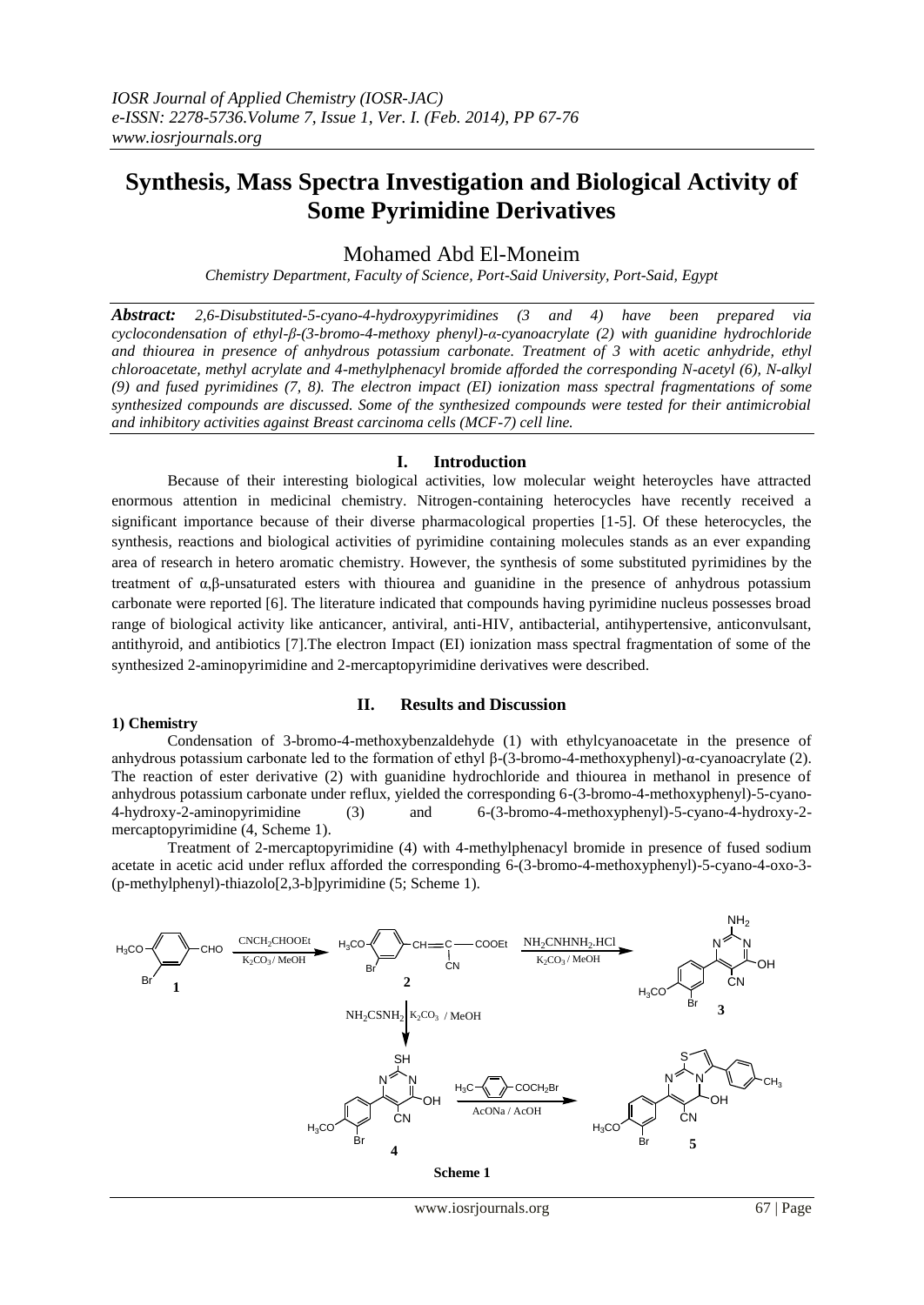Acetylation of 2-aminopyrimidine (3) with acetic anhydride under reflux led to the formation of 6-(3-bromo-4 methoxyphenyl)5-cyano-4-hydroxy-2-(acetylamino)pyrimidine (6). Treatment of 2-aminopyrimidine (3) with ethylchloroacetate in acetic acid afforded the corresponding 6-hydroxy-5-cyano-4-imidazolidino[2,1-b] pyrimidin-3-one (7). The reaction of methyl acrylate in dimethylformamide in presence of fused sodium acetate gave the corresponding 5-(3-bromo-4-methoxyphenyl)-6-cyano-7-hydroxy-2,3-dihydropyrimidino[2,1 b]pyrimidin-4-one (8). Alkylation of 2-aminopyrimidine (3) with 4-methylphenacylbromide in acetic acid under reflux yielded the corresponding 2-(*p*–methylbenzoyl)methylamino-4-hydroxy-5-cyano-6-(3-bromo-4 methoxyphenyl)pyrimidine (9, Scheme 2).



Scheme 2

#### **2) Mass Spectrometry**

The mass spectral decomposition modes [6-10] of the prepared 2-mercaptopyrimidine and 2 aminopyrimidine derivatives have been investigated. Table 1 lists the m/z (relative abundance, %) values of the principle fragment of synthesized compounds, while figures 1,2,3,4,5 and 6 illustrated the mass spectra of compounds 3,4,5,6,8 and 9 respectively.

#### **Compound 3**

The mass spectrum of compound 3 (Fig.1) showed the molecular ion peaks at m/z 320/322 corresponding to the molecular formula  $C_{12}H_9N_4BrQ_2$ . The base peaks of compounds 3 was found at m/z 322 (M+2) along with the molecular ion peak due to the presence of isotope of bromine atom present in this compounds. The molecular ion of compound 3 fragmented further and involved two pathways as illustrated in table 1 (Scheme 3). The molecular ion of m/z 320 fragmented via pathway A to give peak at m/z 279 by losing NH-CN group. The peak at m/z 279 underwent fragmentation to produce a peak at m/z 212. It further underwent loss of NH, HBr,  $C_2$  and CH<sub>2</sub>O to give peaks at m/z 197, 117, 93 and m/z 63 respectively. Accordingly, the same molecular ion of m/z 320 fragmented via the pathway B by the cleavage of isocyanate group (NCO) to give peak at m/z 278, which lose NH-CN group to give a peak at m/z 237. Then lose of formaldehyde and bromine atom to a peak at m/z 128. It further underwent loss of CH=CHN molecule to give a peak at m/z 76.

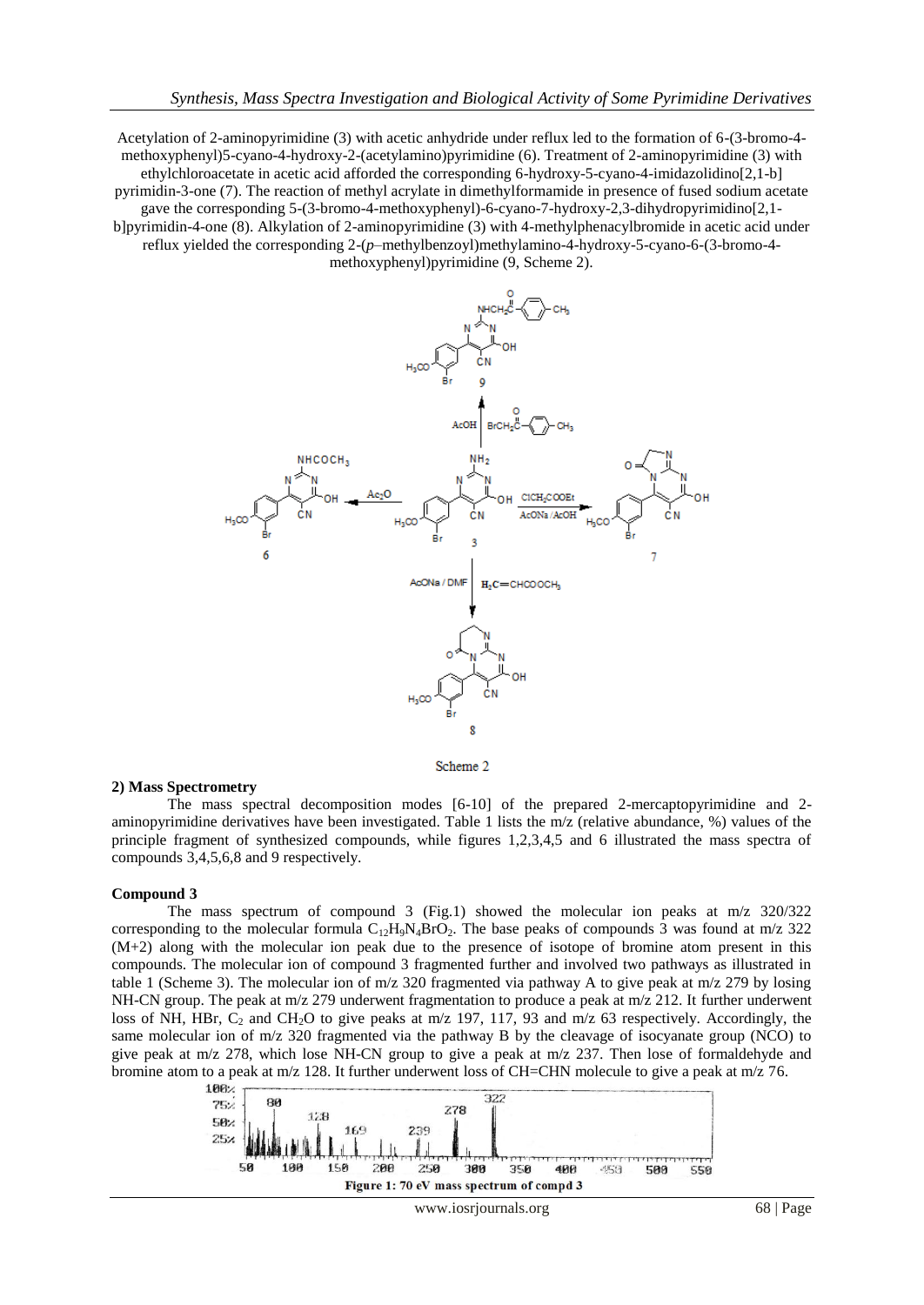

Scheme 3:Main fragmentation pathway of compd.3

# **Compound 4:**

The mass spectrum of compound 4 (Fig. 2) showed the molecular ion peak at m/z 337/339 corresponding to the molecular formula  $C_{12}H_8N_3BrO_2$ . The base peak of compounds 4 was found at 339 (M+2). From the study of mass spectra of compound 4, it had fragmented to the ion of m/z 256 via the pathway A. The ion of m/z 256 underwent fragmentation to produce a peak at m/z 211 by losing thioformyl group (CHS). The ion at m/z 211 underwent loss of CN, OCH<sub>3</sub>, Br and C<sub>2</sub> to give peaks at m/z 185, 154, 75 and 51 respectively. The molecular ion of compound 4 was also found to undergo fragmentation via the pathway B to produce the ion of m/z 278. The ion of m/z 278 broked to gave an ion at m/z 236 which lose isocyanate group (NCO). The ion at m/z 236 fragmented to gsve an ion at m/z 210 which lose cyano group (CN). Also the ion at m/z 210 underwent loss of hydrogen bromide, formaldehyde and acetylene molecules to give peaks at m/z 130, 100 and m/z 74 respectively (Scheme 4).

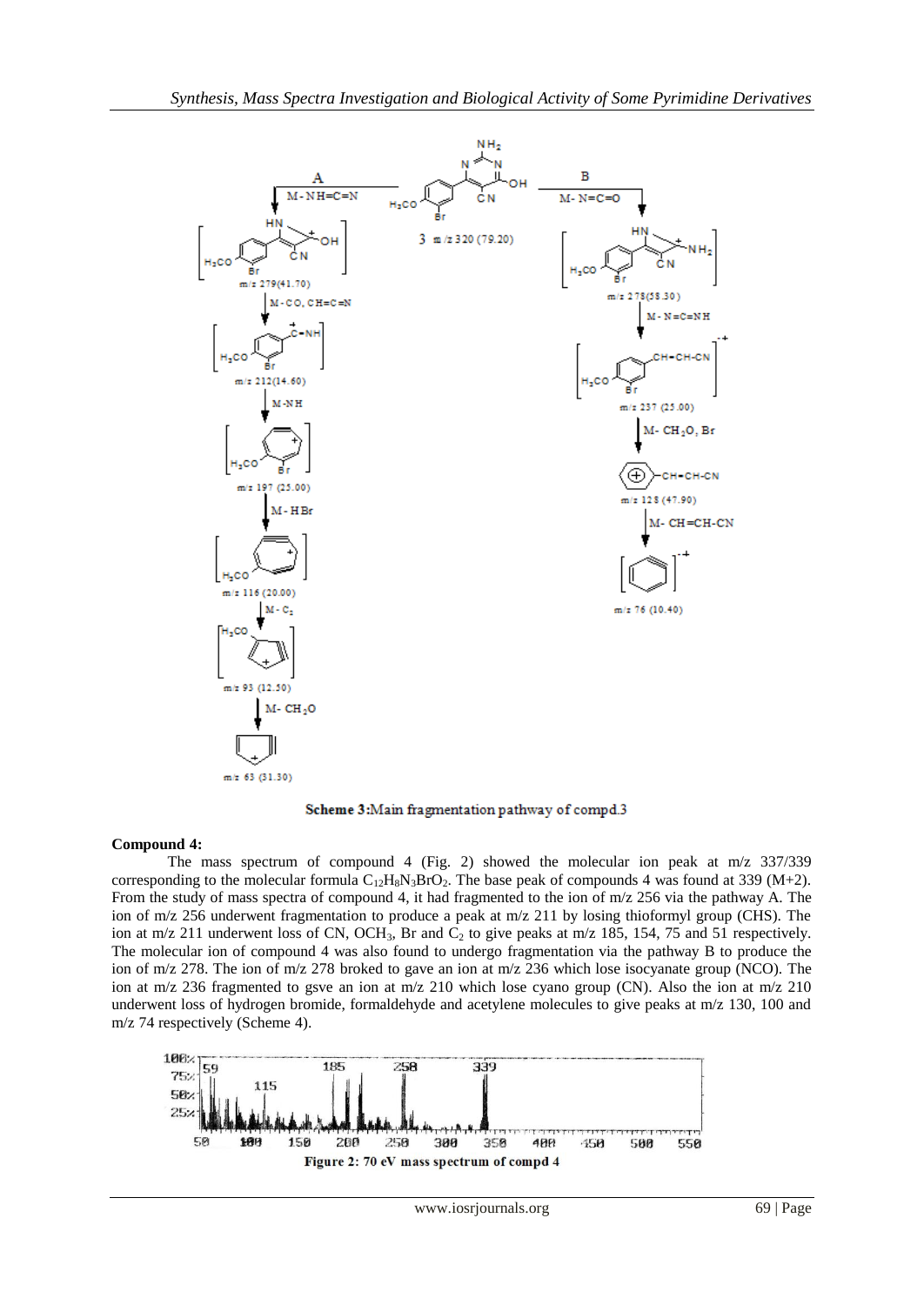

Scheme 4: Main fragmentation pathway of compd.4

#### **Compound 5:**

From the mass spectrum of compound 5 (Fig.3), it was concluded that the molecular ion at m/z 451/453. The ion of m/z 451 underwent fragmentation via the pathway A to give a peak at m/z 263. The ion at m/z 263 broke to give stable fragment at m/z 185. The base ion of m/z 185 underwent loss of methyl group  $(CH<sub>3</sub>)$ , carbon monoxide (CO) and bromine atom to give peaks at m/z 170, 142 and m/z 63. Also, the same molecular ion peak at m/z 451 undergo fragmentation via the pathway B to produce the ion of m/z 188, which lose (N=C=N) group to give the ion of m/z 148. The ion at m/z 148 underwent loss of sulphur atom (S), methyl group (CH<sub>3</sub>) and acetylene molecule to give peaks at  $m/z$  116, 101 and 75 respectively (Scheme 5).

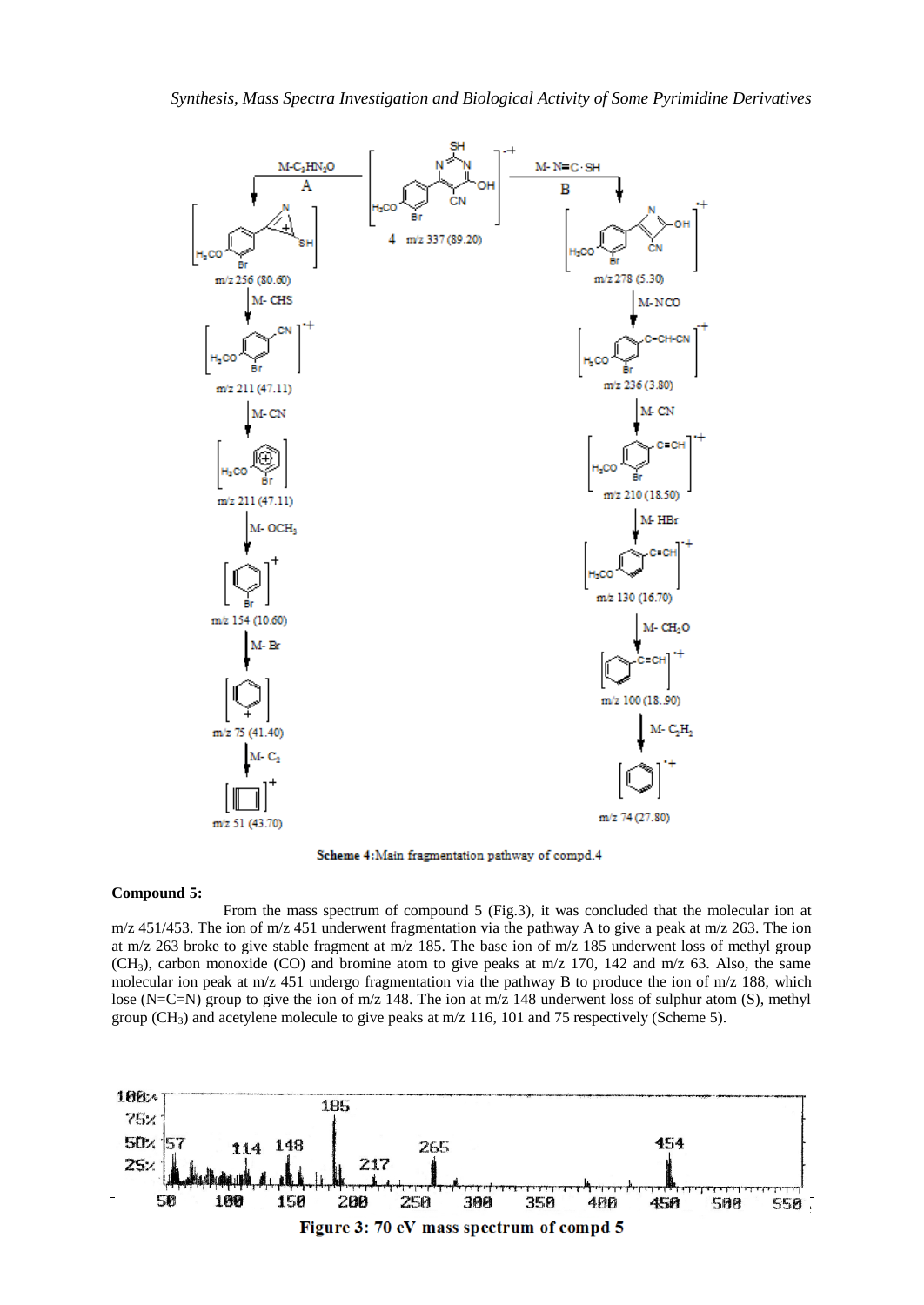

**Scheme 5:** Main fragmentation pathway of compd.5

# **Compound 6, 8 and 9:**

The mass spectra of compounds 6 (Fig. 4), 8 (Fig. 5) and 9 (Fig. 6) shows relatively small molecular ions peaks typical of a cleavage and rearrangement processes type fragmentation. From the study of the mass spectra of compounds 6, 8 and 9, it was found that the molecular ion for all these compounds fragmented further and involved two various pathways as illustrated by Table 1.

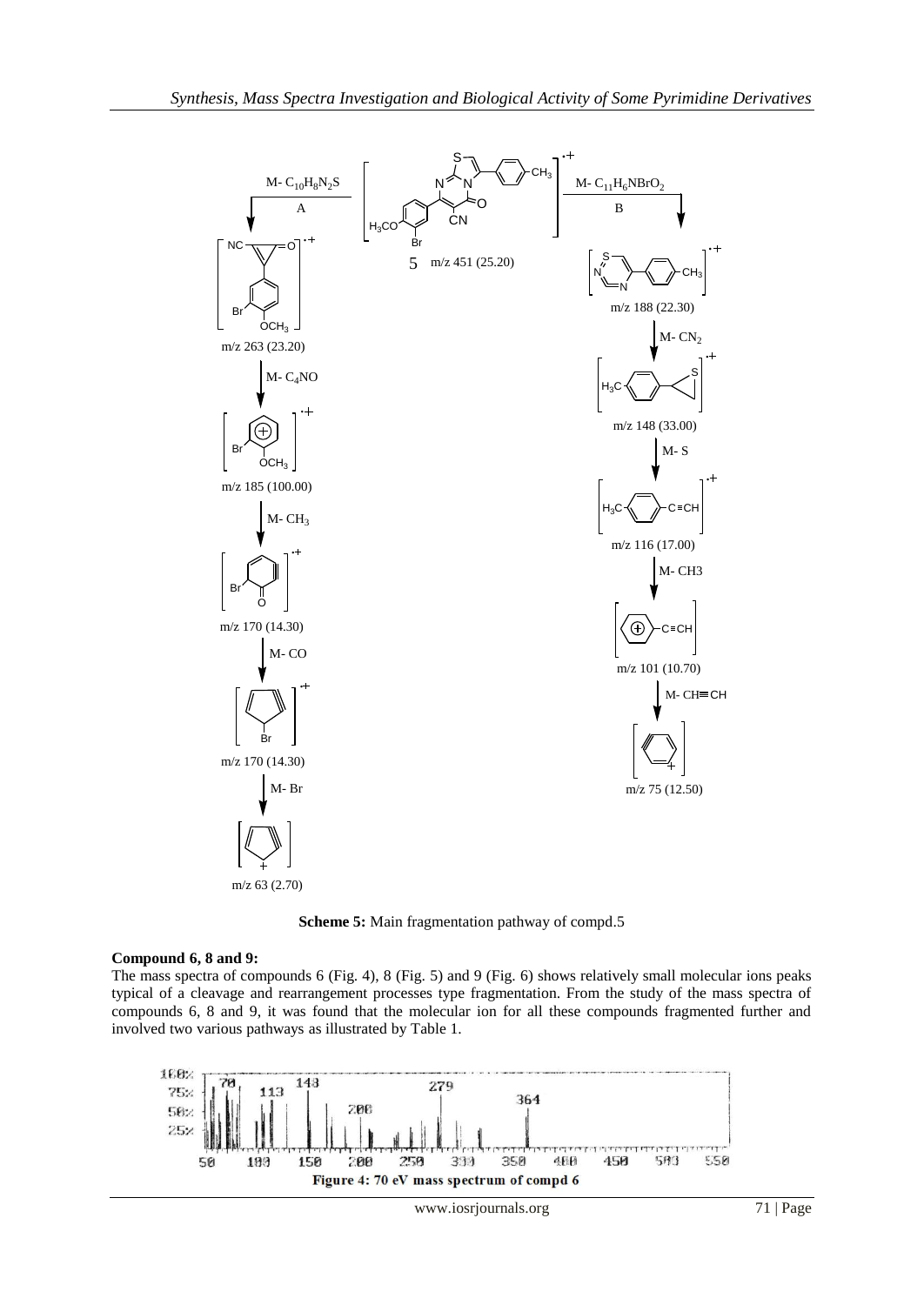

**Table 1:** EI mass spectra (70eV) of compounds 1- 6, 8 and 9 m/z (relative intensity, %)

| Compd          | $M^+$                                  |                   | Pathway A                               |                       | Pathway B                                       | Other Ions                                                                                               |  |
|----------------|----------------------------------------|-------------------|-----------------------------------------|-----------------------|-------------------------------------------------|----------------------------------------------------------------------------------------------------------|--|
|                |                                        | $-M$              | m/z                                     | - $M$                 | m/z                                             |                                                                                                          |  |
| 3              | $[C_{12}H_9N_4BrO_2]^+$<br>320(79.20)  | <b>NHCN</b>       | $[C_{11}H_8N_2BrO_2]$<br>279(41.70)     | NCO                   | $[C_{11}H_9N_3BrO]^+$<br>278(58.30)             | $322(M^+ + 2,100)$ ,<br>$321(M^+ + 1,43.60)$ , $319(M^+ -$<br>1,72.92), 294(8.30),                       |  |
|                |                                        | $CO$ , $C_2$ HN   | $[C_8H_7NBrO]^+$                        | CN <sub>2</sub> H     | $[C_{10}H_8NBrO]$ <sup>+</sup><br>237(25.00)    | 291(14.60), 281(29.50),<br>280(54.20), 277(37.50),                                                       |  |
|                |                                        | $\rm NH$          | 212(14.60)<br>$[C_8H_6NBrO]^+$          | Br, CH <sub>2</sub> O | $C_9H_6N$ <sup>+</sup><br>128(42.90)            | 276(22.90), 249(20.80),<br>247(8.30), 239(27.10),<br>236(10.40), 214(2.10),                              |  |
|                |                                        | HBr               | 197(25.00)<br>$[C_8H_5O]^+$             | $C_3H_2N$             | $[C_6H_4]^+$<br>76(10.40)                       | 208(18.80), 171(10.40),<br>170(20.80), 169(27.10),<br>156(16.70), 154(10.40),                            |  |
|                |                                        | C <sub>2</sub>    | 117(20.80)                              |                       |                                                 | $144(14.60), 143(0.80)$ ,<br>169(27.10), 156(16.70),                                                     |  |
|                |                                        | CH <sub>2</sub> O | $[C_6H_5O]^+$<br>93(12.50)              |                       |                                                 | 154(10.40), 144(14.60),<br>143(27.10), 142(27.10),<br>141(29.20), 130(35.20),                            |  |
|                |                                        |                   | $[C_5H_3]^+$<br>63(31.30)               |                       |                                                 | 129(31.30), 127(27.10),<br>118(10.40), 116(25.00),<br>114(29.20), 112(22.90),                            |  |
|                |                                        |                   |                                         |                       |                                                 | 106(22.90), 103(16.70),<br>101(22.90), 100(25.00),                                                       |  |
|                |                                        |                   |                                         |                       |                                                 | 93(12.50), 87(12.50),<br>86(27.10), 80(68.80),<br>79(50.00), 78(20.80),                                  |  |
|                |                                        |                   |                                         |                       |                                                 | 64(37.20), 53(50.00),<br>52(27.10)                                                                       |  |
| $\overline{4}$ | $[C_{12}H_8N_3BrO_2S]^+$<br>337(89.20) | $C_3HN_2O$        | $[C_9H_7N_3BrOS]$<br>256(80.60)         | <b>CHNS</b>           | $[C_{11}H_7N_2BrO_2]$ <sup>+</sup><br>278(5.30) | $339(M^+ + 2, 100)$ , $338(M^+ + 1,$<br>53.20), $336(M^{\dagger} - 1, 68.20)$ ,<br>299(4.40), 297(3.10), |  |
|                |                                        | <b>CHS</b>        | $[C_8H_6NBrO]$ <sup>+</sup>             | <b>NCO</b>            | $[C_{10}H_7NBrO]$ <sup>+</sup><br>236(3.80)     | 296(3.50), 281(6.60),<br>279(10.60), 266(26.40),                                                         |  |
|                |                                        | CN                | 211(47.11)<br>$[C_7H_6N_3BrO]^+$        | CN                    | $[C_9H_7BrO]+$<br>210(18.50)                    | 265(13.70), 264(20.70),<br>263(15.20), 258(82.40),<br>257(69.60), 255(60.80),                            |  |
|                |                                        | OCH <sub>3</sub>  | 185(84.60)<br>$[C_6H_3Br]$ <sup>+</sup> | HBr                   | $[C_9H_6O]+$<br>130(16.70)                      | 253(13.20), 231 (16.30),<br>230(15.00), 224(11.909),<br>222(12.80), 216(22.50),                          |  |
|                |                                        | Br                | 154(10.60)<br>$[C_6H_3]^+$              | CH <sub>2</sub> O     | $[C_8H_6O]+$<br>100(18.90)                      | 214(78.90), 2143(50.20),<br>212(62.10), 201(70.00),<br>200(44.10), 199(69.20),                           |  |
|                |                                        | $\mathbf{C}_2$    | 75(41.40)<br>$[C_6H_3]^+$               | $C_2H_2$              | $[C_6H_2]^+$<br>74(27.80)                       | 198(52.00), 187(10.60),<br>186(18.50), 172(19.60),<br>170(15.90), 159(19.80),                            |  |
|                |                                        |                   | 75(41.40)                               |                       |                                                 | 157(20.70), 145(12.80),<br>143(23.30), 132(10.10),                                                       |  |
|                |                                        |                   |                                         |                       |                                                 | 103(20.70), 102(28.20),<br>90(23.80), 88(30.00),<br>76(44.109), 65(22.90),                               |  |
|                |                                        |                   |                                         |                       |                                                 | 64(31.30), 63(70.50),                                                                                    |  |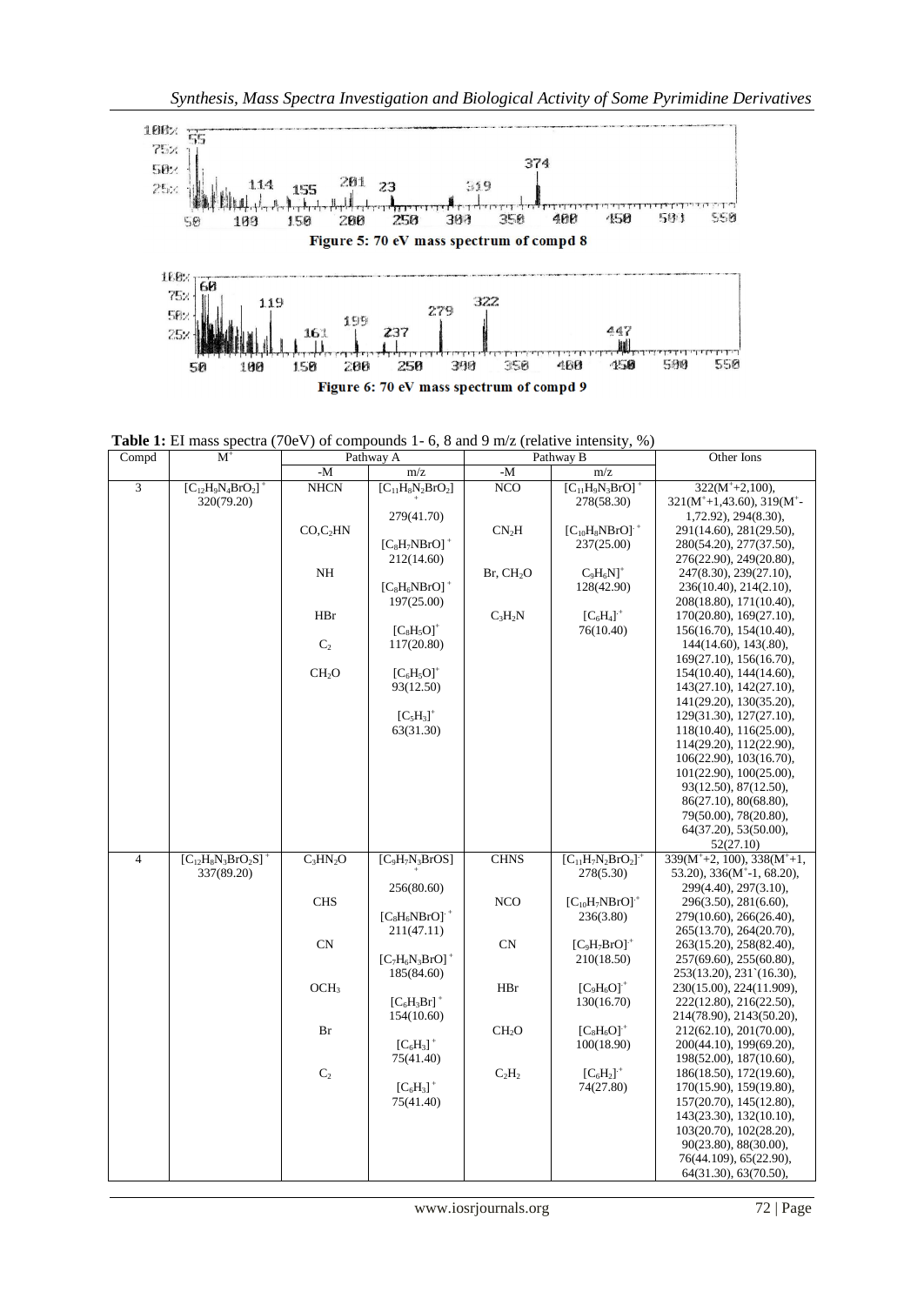|   |                                        |                                 |                                  |                              |                                         | 62(42.70)                                          |
|---|----------------------------------------|---------------------------------|----------------------------------|------------------------------|-----------------------------------------|----------------------------------------------------|
| 5 | $[C_{21}H_{14}N_3BrO_2S]$ <sup>+</sup> | $C_{10}H_8N_2S$                 | $[C_{11}H_6NBrO_2]$              | $\overline{C_{10}H_8NBrO_2}$ | $[C_{10}H_8N_2S]$ <sup>+</sup>          | $453(M+2, 25.00),$                                 |
|   | 451(25.20)                             |                                 |                                  |                              | 188(22.30)                              | 452(28.60), 423(3.60),                             |
|   |                                        |                                 | 263(23.20)                       | $\mathbf{CN}_2$              | $[C_9H_8S]^+$                           | 422(7.10), 283(8.00),                              |
|   |                                        | $C_4NO$                         | $[C_7H_6BrO]^+$                  |                              | 148(33.30)                              | 282(6.30), 281(5.40),<br>266(25.90), 265(31.30),   |
|   |                                        |                                 | 185(100.00)                      |                              |                                         | 264(27.70), 217(12.50),                            |
|   |                                        | CH <sub>3</sub>                 |                                  | S                            | $[C_9H_8]^+$                            | 192(7.10), 190(8.80),                              |
|   |                                        |                                 | $[C_6H_3BrO]$ <sup>+</sup>       |                              | 116(17.00)                              | 189(22.30), 186(20.50),                            |
|   |                                        | $_{\rm CO}$                     | 170(14.30)                       | CH <sub>3</sub>              | $[C_8H_5]^+$                            | 184(70.50), 174(0.70),<br>149(10.70), 147(31.30),  |
|   |                                        |                                 | $[C_5H_3Br]$ <sup>+</sup>        |                              | 101(10.70)                              | 146(23.20), 133(7.10),                             |
|   |                                        |                                 | 142(9.80)                        |                              |                                         | 129(13.40), 127(12.50),                            |
|   |                                        | Br                              |                                  | $C_2H_2$                     | $[C_6H_3]^+$                            | 115(12.50), 114(28.30),                            |
|   |                                        |                                 | $[C5H3]+$<br>63(2.70)            |                              | 75(12.50)                               | 111(10.70), 109(11.60),                            |
|   |                                        |                                 |                                  |                              |                                         | 102(10.70), 100(9.90),<br>96(13.40), 95(14.30),    |
|   |                                        |                                 |                                  |                              |                                         | 88(11.60), 87(15.20),                              |
|   |                                        |                                 |                                  |                              |                                         | 86(11.80), 74(10.70),                              |
|   |                                        |                                 |                                  |                              |                                         | 73(19.60), 71(26.80),                              |
|   |                                        |                                 |                                  |                              |                                         | 64(23.20), 57(33.90),<br>55(33.00), 52(10.70)      |
| 6 | $[C_{14}H_{11}N_4BrO_3]$ <sup>+</sup>  | CH <sub>2</sub> CO <sub>2</sub> | $[C_{11}H_8N_2BrO_2]$            | CH <sub>2</sub> CO           | $[C_{12}H_9N_4BrO_2]$ <sup>+</sup>      | $364(M^+ + 2, 52.90)$ ,                            |
|   | 362(41.20)                             | NH-CN                           |                                  |                              | 320(25.30)                              | $363(M+1,23.50)$ ,                                 |
|   |                                        |                                 | 279(70.60)                       |                              |                                         | 298(29.60), 295(11.80),                            |
|   |                                        | $C_4H_2N_2O$                    |                                  | <b>NCO</b>                   | $[C_{11}H_9N_3BrO]^+$                   | 294(35.30), 276(4.20),                             |
|   |                                        |                                 | $[C_7H_6BrO]^+$<br>185(29.90)    |                              | 320(25.30)                              | 275(23.50), 263(29.40),<br>260(35.30), 200(41.20), |
|   |                                        | Br                              |                                  | NH-CN                        | $[C_{10}H_8NBrO]$ <sup>+</sup>          | 186(5.90), 172(41.20),                             |
|   |                                        |                                 | $[C_7H_6O]^+$                    |                              | 237(19.20)                              | 171(29.60), 167(58.80),                            |
|   |                                        |                                 | 106(47.10)                       |                              |                                         | 151(35.30), 150(23.50),                            |
|   |                                        | CH <sub>3</sub> O               | $[C_6H_3]^+$                     | <b>CN</b>                    | $[C_9H_8BrO]+$<br>211 (26.50)           | 149(94.10), 148(94.10),<br>128(58.80), 114(64.70), |
|   |                                        |                                 | 75(64.70)                        |                              |                                         | 113(64.40), 112(47.10),                            |
|   |                                        |                                 |                                  | $C_2H_2$                     | $[C_7H_6BrO]+$                          | 104(68.80), 99(35.50),                             |
|   |                                        |                                 |                                  |                              | 125(29.40)                              | 98(35.50), 88(82.40),                              |
|   |                                        |                                 |                                  |                              |                                         | 80(59.9), 79(41.20),                               |
|   |                                        |                                 |                                  | CH <sub>2</sub> O            | $[C_6H_4Br]$ <sup>+</sup><br>155(16.20) | 73(35.80), 71(64.10),<br>70(100), 69(70.60),       |
|   |                                        |                                 |                                  |                              |                                         | 63(35.30), 57(82.40),                              |
|   |                                        |                                 |                                  |                              |                                         | 57(82.40), 56(82.40)                               |
| 8 | $[C_{15}H_{11}N_4BrO_3]^+$             | $C_3H_3O$                       | $[C_{12}H_8N_4BrO_2]$            | $C_{10}H_6NBrO$              | $[C_5H_5N_3O_2]^+$                      | $376(M^+ + 2, 23.4)$ ,<br>$375(M+1, 25.00)$ ,      |
|   | 374(42.20)                             |                                 | 319(14.10)                       |                              | 139(14.20)                              | 372(6.30), 359(10.90),                             |
|   |                                        | CN                              |                                  | <b>NCO</b>                   | $[C_4H_5N_2O_2]^+$                      | 292(9.40), 295(12.50),                             |
|   |                                        |                                 | $[C_{11}H_8N_3BrO_2]$            |                              | 96(10.90)                               | 294(4.80), 248(7.80),                              |
|   |                                        |                                 |                                  | <b>CN</b>                    |                                         | 247(6.30), 239(7.80),                              |
|   |                                        | NH <sub>2</sub> , CO            | 293(10.90)                       |                              | $[C_3H_5NO]$ <sup>+</sup><br>73(39.10)  | 238(0.90), 213(7.8),<br>201(20.30), 199(17.20),    |
|   |                                        | CH <sub>2</sub> O, HBr          | $[C_{10}H_8N_2BrO]$ <sup>+</sup> |                              |                                         | 198(9.40), 155(10.90),                             |
|   |                                        | <b>CN</b>                       | 237(14.20)                       |                              |                                         | 142(7.80), 140(10.90),                             |
|   |                                        |                                 |                                  |                              |                                         | 128(7.80), 114(17.20),                             |
|   |                                        | $C_2H_2$                        | $[C_9H_5N]^+$<br>127(7.80)       |                              |                                         | 98(10.90), 96(10.90),<br>89(12.90), 87(14.10),     |
|   |                                        |                                 | $[C_8H_5]^+$                     |                              |                                         | 85(18.50), 80(4.10),                               |
|   |                                        |                                 | 101(15.60)                       |                              |                                         | 79(20.30), 77(18.80),                              |
|   |                                        |                                 | $[C_6H_3]^+$                     |                              |                                         | 72(12.50), 64(12.50),                              |
|   |                                        |                                 | 75(15.60)                        |                              |                                         | 63(15.60), 60(50.00),<br>59(21.90), 56(26.60),     |
|   |                                        |                                 |                                  |                              |                                         | 55(100), 54(67.20)                                 |
| 9 | $[C_{21}H_{17}N_4BrO_3]$ <sup>+</sup>  | $C_9H_8O$                       | $[C_{12}H_9N_4BrO_2]$            | $C_{12}H_9N_4BrO_2$          | $[C_9H_8O]^+$                           | $454(M^+ + 2, 13.20)$ ,                            |
|   | 452(15.20)                             |                                 |                                  |                              | 132(12.20)                              | $453(M+1, 6.20),$                                  |
|   |                                        | NH-CN                           | 320(42.50)                       | $CH=C=O$                     | $[C_7H_7]^+$                            | 322(55.00), 321(27.50),<br>319(32.50), 280(40.00), |
|   |                                        |                                 | $[C_{11}H_8N_2BrO_2]$            |                              | 91(62.50)                               | 278(27.50), 235(12.20),                            |
|   |                                        |                                 |                                  |                              |                                         | 226(12.50), 201(10.00),                            |
|   |                                        | <b>NCO</b>                      | 279(42.50)                       | CH <sub>3</sub>              | $[C_6H_4]^+$                            | 200(15.00), 168(15.00),                            |
|   |                                        |                                 | $[C_{10}H_8NBrO]^+$              |                              | 76(25.50)                               | 167(15.00), 161(15.00),<br>143(10.00), 142(17.50), |
|   |                                        | $C_2N$                          | 237(15.50)                       | $C_2H_2$                     | $[C_4H_2]^+$                            | 141(15.20), 129(37.50),                            |
|   |                                        |                                 |                                  |                              | 50(42.50)                               | 128(20.00), 119(55.50),                            |
|   |                                        |                                 | $[C_8H_8BrO]^+$                  |                              |                                         | 118(40.00), 115(22.50),                            |
|   |                                        | OCH <sub>3</sub>                | 199(30.00)                       |                              |                                         | 106(12.50), 105(32.50),<br>101(27.50), 100(25.00), |
|   |                                        |                                 |                                  |                              |                                         |                                                    |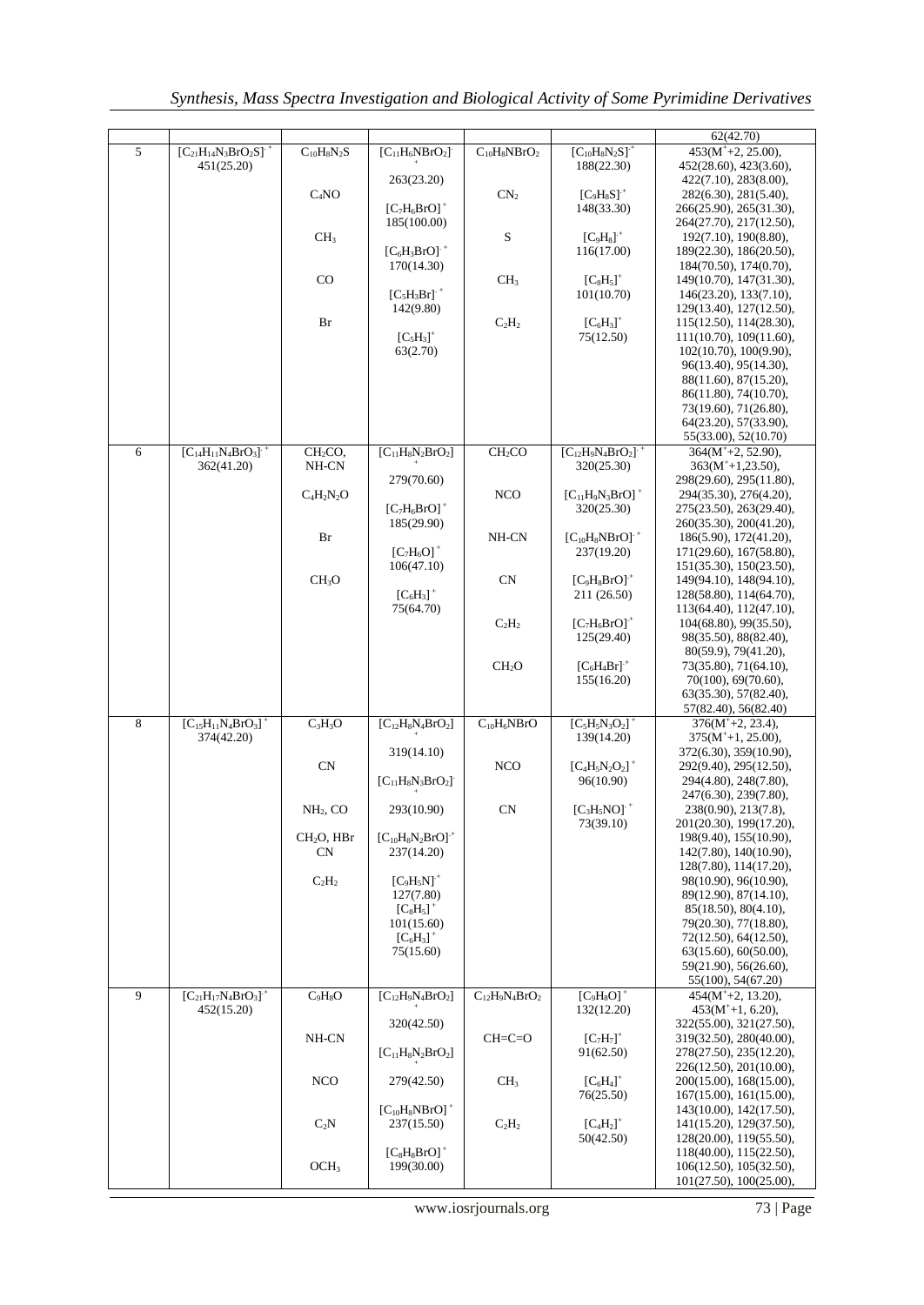|                | $[C_8H_8Br]$ <sup>+</sup> | 99(25.00), 98(25.00),  |
|----------------|---------------------------|------------------------|
| HBr            | 168(10.00)                | 97(27.50), 88(30.00),  |
|                |                           | 87(35.50), 80(42.50),  |
|                | $[C_7H_4]$ <sup>+</sup>   | 79(35.50), 77(30.00/0, |
| C <sub>2</sub> | 88(30.00)                 | 75(20.00), 73(75.00),  |
|                |                           | 72(47.50), 70(32.50),  |
|                | $[C_5H_4]$ <sup>+</sup>   | 68(60.20), 59(50.00),  |
|                | 64(37.50)                 | 57(75.00), 51(30.00)   |

# **III. Biological activity**

## **1) Antimicrobial activity**

Using paper disc agar diffusion technique [11, 12] all the newly synthesized compounds were tested in vitro for antibacterial activity against sever at strains of bacteria such as Bacillus subtilis, Straphylocouus aureas, Streptococcus pneumonia, Escherichia coli and Pseudomonas solanarium. Also these compounds were tested in vitro against some fungi such as Aspergillus Nigar and Penicillium. The selectivity of compounds 3, 4, 5, 6 and 9 were tested at 100µg/ml concentration and the activity was determined by measuring Zone of inhibition. The screening results given in Table 2 indicated that all the compounds exhibited antibacterial and antifungal activities against one or the other type of bacteria and fungi. From the results obtained, it is clear that compound 3 showed mild activity against the tested bacteria and fungi. Compound 4 showed high activity toward the test bacteria and moderate activity toward the tested fungi. Compounds 5 and 9 showed moderate activity against the test bacteria and high activity against the tested fungi. Compound 6 showed moderate activity towards both the test bacteria and fungi.

### **Table 2:** Antimicrobial Activity

| Compd<br>N <sub>o</sub> | Antibacterial Activity      |                          |                            |                     |                        |                            |             |
|-------------------------|-----------------------------|--------------------------|----------------------------|---------------------|------------------------|----------------------------|-------------|
|                         | Gram Positive Bacteria      |                          |                            |                     | Gram Negative Bacteria | <b>Antifungal Activity</b> |             |
|                         | <b>Bacillus</b><br>Subtilis | Staphylococcus<br>Aureas | Streptococcus<br>Penumonia | Escherichia<br>Coli | PesudomonasSolanarium  | AspergillusNigaer          | Penicillium |
| 3                       | $^{+}$                      | $^{+}$                   | $^+$                       | $^{+}$              |                        | $^{+}$                     | $+$         |
|                         | $+++$                       | $++$                     | $++$                       | $++$                | $++$                   | $++$                       | $+$         |
|                         | $++$                        | $++$                     | $^{+}$                     | $+++$               | $+++$                  | $+++$                      | $+ + +$     |
| 6                       | $++$                        | $^{+}$                   | $+++$                      | $++$                | $++$                   | $++$                       | $++$        |
| 9                       | $^{+}$                      | $++$                     | $^{++}$                    | $+ + +$             | $++$                   | $++ +$                     | $+ + +$     |

- No antimicrobial activity, + Mild activity, ++ Moderate activity, +++ Marked activity

# **2) Anticancer evaluation**

The cytotoxicity and antitumor activity of the prepared compounds 3, 4, 5 and 6 wereevaluated of cytotoxicity against MCF-7 cell line according to the method of Masmann [13] and Vrjayen [14]. Inhibitory activity against Breast carcinoma cells (MCF-7 cell line) was detected by using different concentrations of the tested compounds from (0-50  $\mu$ g) and viability % was detected. Also, inhibitory concentration fifty ( $IC_{50}$ ) for compounds 3, 4, 5 and 6 were calculated from figures 7- 10 respectively. Inhibitory activity concentrations fifty  $(*IC*<sub>50</sub>)$  detected under the experimental conditions were to be  $9.5\mu$ g for compound 6, 10.42 for compound 3, 11.8 *µg* for compound 5 and 17.1 *µg*for compound 4. These results revealed that, all the tested compounds have cytotoxic and antitumor activities against Breast carcinoma cells with superiority of the prepared compound 6 with inhibitory concentration fifty  $(IC_{50})$  equal to 9.5 $\mu$ g.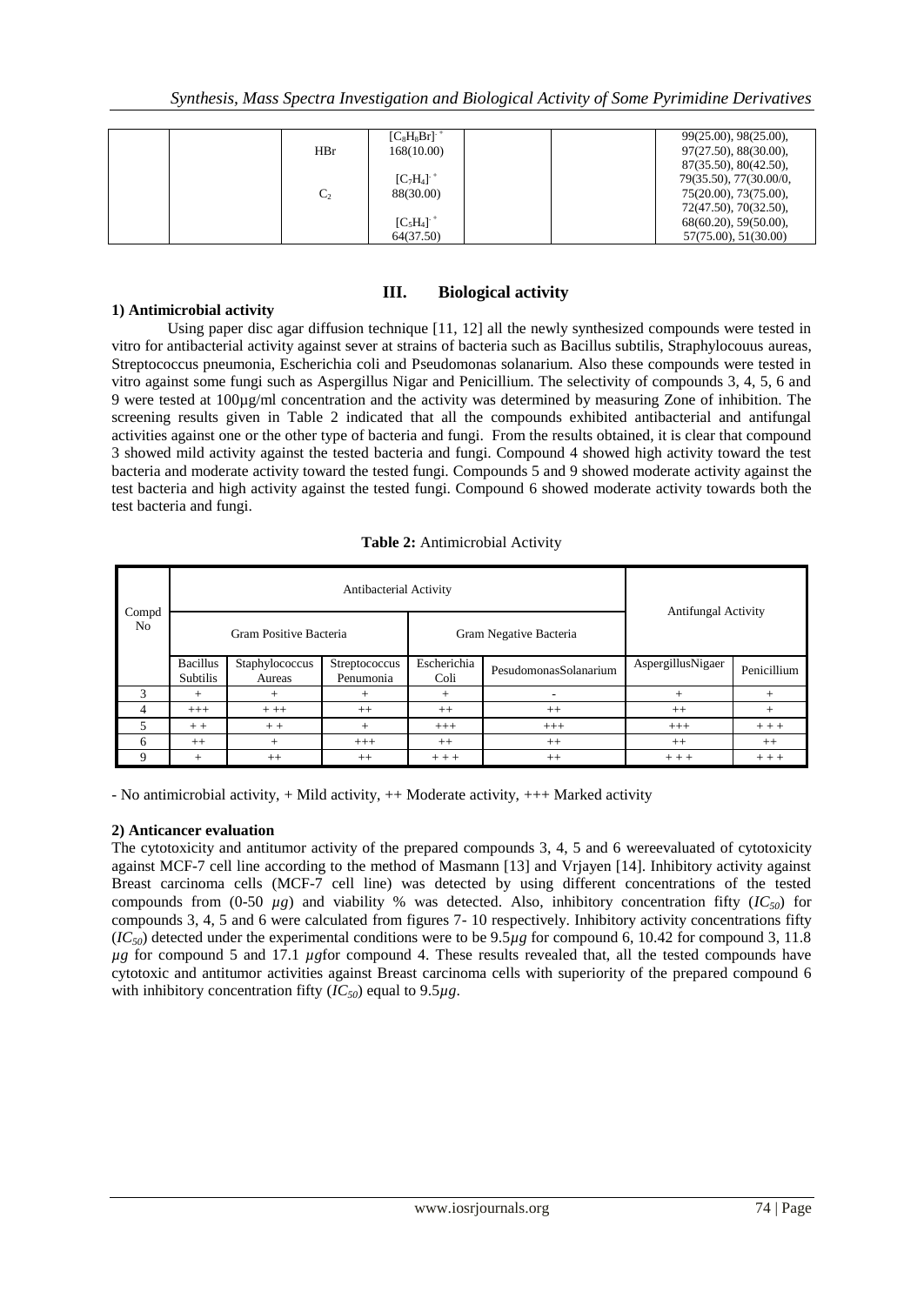

# **IV. Experimental**

Melting points were determined in capillaries with a Thomas-Hover Uni-Melt apparatus and are uncorrected. Infrared spectra were taken on a Perkin-Elmer 1420 spectrometer and a Biorad FTS7 (KBr). Proton NMR spectra were recorded on a general electric QE 300 instrument and chemical shifts are given with respect to TMS. Mass spectra were recorded on a Jeol JMS D-300 spectrometer operating at 70 eV. Microanalyses were conducted using an elemental analyzer 1106.

# **Ethyl-β-(3-bromo-4-methoxyphenyl)-α-cyanoacrylate (2)**

A mixture of 3-bromo-4-methoxybenzaldehyde (0.01 mole), ethyl cyanoacetate (0.01 mole) and anhydrous potassium carbonate (0.03 mole) in methanol (50 ml) was heated under reflux for 2hrs, then cooled and poured into water. The resulting solid was filtered off, washed with water, dried and purified with ethanol to give 2 as colorless crystals, yield 87%, mp: 130°C, IR(KBr): 2225 (CN), 1748 (C=O), 1589 (C=C), 1215, 1078 (C-O) cm<sup>-</sup> <sup>1</sup>. <sup>1</sup>H-NMR (DMSO-d<sub>6</sub>): δ 1.3 (t, 3H, CH<sub>3</sub>), 3.85 (s, 3H, OCH<sub>3</sub>), 4.36 (q, 2H, OCH<sub>2</sub>)6.98- 7.71(m, 4H, Ar-H and H-olefinic) ppm. Anal. Found: C, 50.37; H, 3.66; N, 4.46. C<sub>13</sub>H<sub>12</sub>NBrO<sub>3</sub> requires: C, 50.48; H, 3.88; N, 4.53.

#### **6-(3-Bromo-4-methoxyphenyl)-5-cyano-4-hydroxy-2-substituted-pyrimidines (3 and 4)**

A mixture of 2 (0.01 mole), guanidine hydrochloride or thiourea (0.01mole) in methanol (50 ml) in presence of anhydrous potassium carbonate (0.03 mole) was heated under reflux for 4 hrs, then cooled and poured into icedilute hydrochloric acid (1N). The resulting solid was filtered off, washed with water, dried and purified by recrystallization from suitable solvent to give 3 and 4.

*6-(3-Bromo-4-methoxyphenyl)-5-cyano-4-hydroxy-2-amino-pyrimidine*(3**)** as pale yellow crystals, yield 63%, mp: 320°C, IR(KBr): 3351, 3158 (NH<sub>2</sub>), 3398- 2850 (br. OH), 2223 (CN), 1625 (C=N), 1608, 1581 (C=C), 1251, 1083 (C-O) cm<sup>-1</sup>. <sup>1</sup>H-NMR (DMSO-d<sub>6</sub>): δ 3.88(s, 3H, OCH<sub>3</sub>), 7.40- 7.91(m, 3H, Ar-H), 8.50 (s, 2H, NH<sub>2</sub>), 10.98 (s, 1H, OH) ppm. Anal. Found: C, 44.91; H, 2.68; N, 17.35. C<sub>12</sub>H<sub>9</sub>N<sub>4</sub>BrO<sub>2</sub> requires: C, 45.00; H, 2.81; N, 17.50.

*6-(3-Bromo-4-methoxyphenyl)-5-cyano-4-hydroxy-2-mercapto--pyrimidine*(4**)** as pale yellow crystals, yield 67%, mp: 220<sup>o</sup>C, IR(KBr): 3389-2850 (br. OH), 2227 (CN), 1628 (C=N), 1608, 1589 (C=C), 1213, 1121, 1083  $(C-O)$  cm<sup>-1</sup>. <sup>1</sup>H-NMR (DMSO-d<sub>6</sub>): δ 3.89(s, 3H, OCH<sub>3</sub>), 7.31-7.81 (m, 3H, Ar-H), 9.21 (s, 1H, SH), 10.83(s, 1H, OH) ppm. Anal. Found: C, 42.57; H, 2.26; N, 12.33; S, 9.28. C12H9N4BrO<sup>2</sup> requires: C, 42.73; H, 2.37; N, 17.46; S, 9.49.